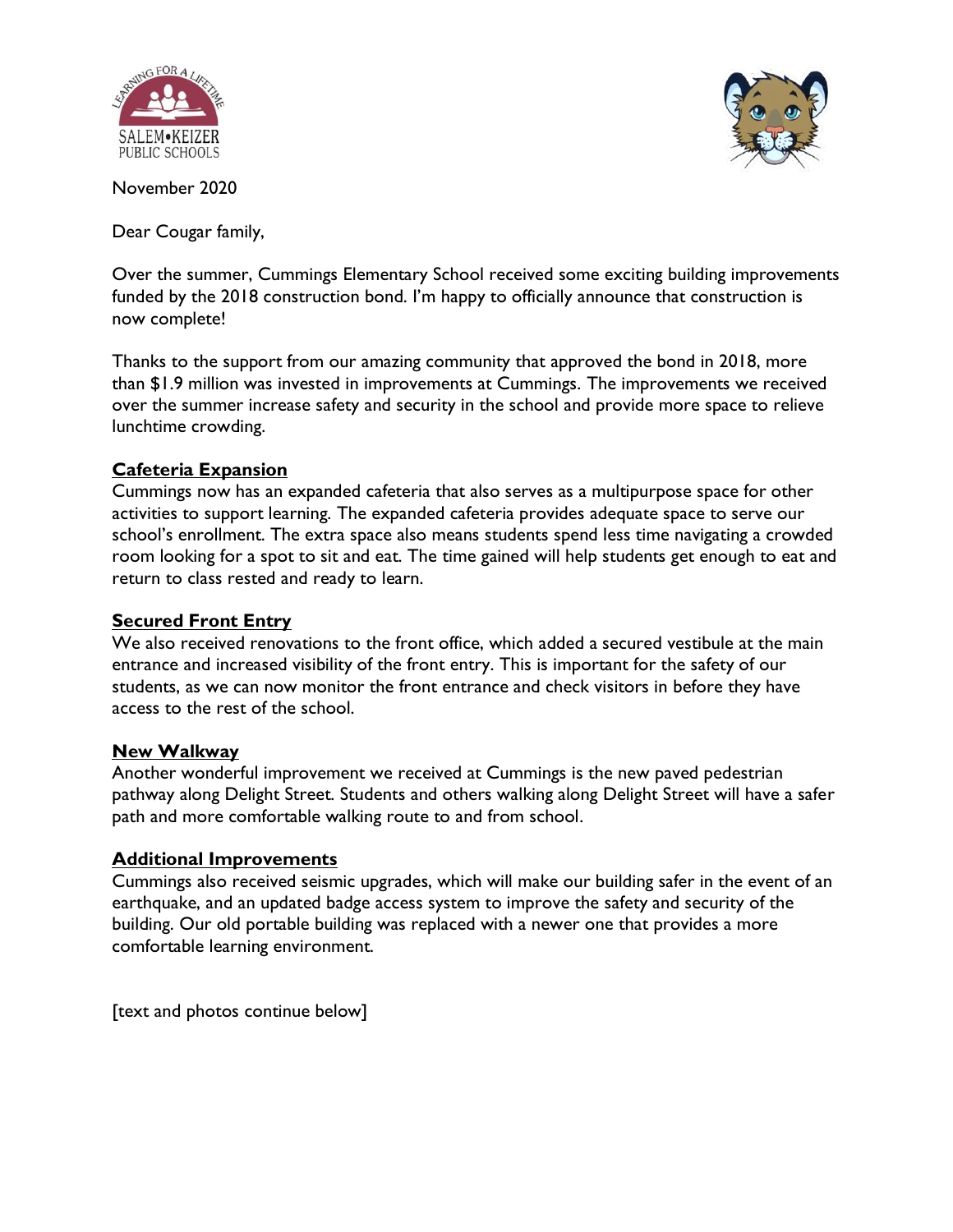

Here are a couple of photos inside the expanded cafeteria/multipurpose space:

It may seem strange to celebrate building improvements at a time when we can't welcome students physically back to school. When it's safe to be together again, these spaces will be